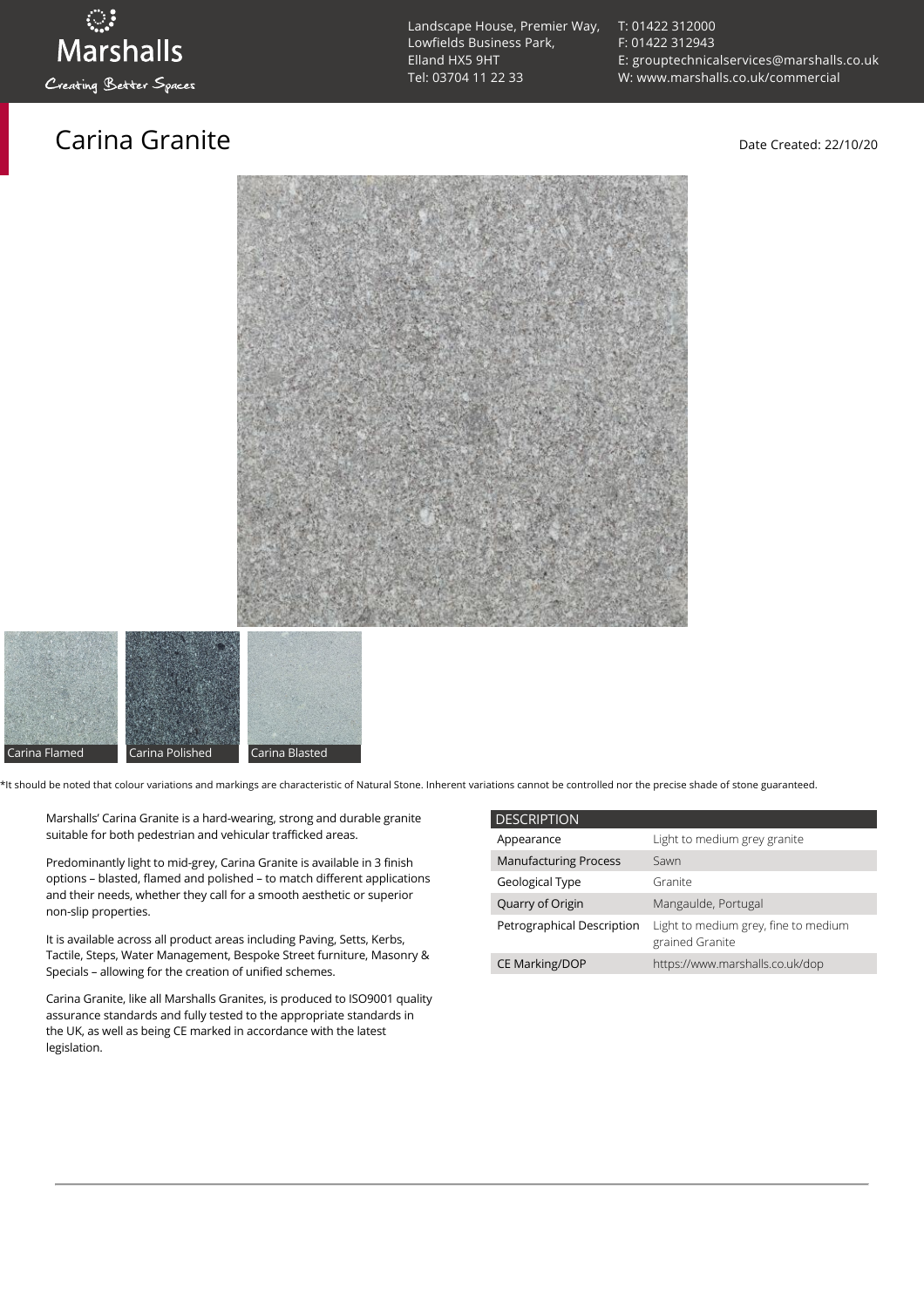## Carina Granite **Carina Granite** Date Created: 22/10/20

| PHYSICAL PROPERTIES               |                                                                                                                                                                                                                                                                                                                                                                                                                                                                                                                                  |
|-----------------------------------|----------------------------------------------------------------------------------------------------------------------------------------------------------------------------------------------------------------------------------------------------------------------------------------------------------------------------------------------------------------------------------------------------------------------------------------------------------------------------------------------------------------------------------|
| Work Dimensions (mm)              | 450 x 450 x 50<br>600 x 600 x 50<br>$900 \times 600 \times 50$<br>200 x 100 x 50<br>300 x 150 x 50<br>300 x 200 x 50<br>450 x 450 x 60<br>$900 \times 450 \times 60$<br>$600 \times 600 \times 60$<br>$900 \times 600 \times 60$<br>$200 \times 100 \times 60$<br>300 x 100 x 60<br>300 x 150 x 60<br>300 x 200 x 60<br>$900 \times 600 \times 70$<br>200 x 100 x 70<br>300 x 100 x 70<br>300 x 150 x 70<br>300 x 200 x 70<br>450 x 450 x 70<br>900 x 450 x 50<br>$900 \times 450 \times 70$<br>600 x 600 x 70<br>300 x 100 x 50 |
| Abrasion Resistance (mm)          | 15mm (Mean value to EN 14157:<br>2004 (Hev = 15.5mm))                                                                                                                                                                                                                                                                                                                                                                                                                                                                            |
| Durability (Freeze-thaw)          | 24.7/25.8 MPa (Mean values to EN<br>12371:2006)                                                                                                                                                                                                                                                                                                                                                                                                                                                                                  |
| <b>Material Density</b>           | 2740 kg/m <sup>3</sup> (Mean value to EN<br>1936 : 2006)                                                                                                                                                                                                                                                                                                                                                                                                                                                                         |
| Open Porosity (%)                 | 0.5% (Mean value to EN 1936 :<br>2006)                                                                                                                                                                                                                                                                                                                                                                                                                                                                                           |
| Compressive Strength (MPa)        | 180 MPa (Mean value to EN 1926:<br>2006 (Lev = 136 MPa))                                                                                                                                                                                                                                                                                                                                                                                                                                                                         |
| Water Absorption (%)              | 0.2% (Mean value to EN 13755 :<br>2008 (Hev = 0.2%)                                                                                                                                                                                                                                                                                                                                                                                                                                                                              |
| Transverse/FlexuralSplit/Breaking | 24.7 MPa (Mean value to EN 12372<br>: 2006 (Lev = 20.9 MPa))                                                                                                                                                                                                                                                                                                                                                                                                                                                                     |

| <b>TEXTURE SPECIFIC PROPERTIES</b>  |        |          |                |  |
|-------------------------------------|--------|----------|----------------|--|
|                                     | Flamed | Polished | <b>Blasted</b> |  |
| Slip Resistance<br>(BS 14231) (Dry) | 90     | 53       | 91             |  |
| Slip Resistance<br>(BS 14231) (Wet) | 65     | 12       | 71             |  |

Landscape House, Premier Way, Lowfields Business Park, Elland HX5 9HT [Tel: 03704 11 22 33](tel:03704112233)

[T: 01422 312000](tel:01422%20312000) [F: 01422 312943](tel:01422%20312943) [E: grouptechnicalservices@marshalls.co.uk](mailto:grouptechnicalservices@marshalls.co.uk) [W: www.marshalls.co.uk/commercial](https://www.marshalls.co.uk/commercial)

| <b>MANUFACTURING</b>       |                                                                                                                                                                |  |
|----------------------------|----------------------------------------------------------------------------------------------------------------------------------------------------------------|--|
| Materials Control          | CE Marked to BS EN 1341 Paving, 1342<br>Setts, 1343 Kerbs                                                                                                      |  |
| <b>SUSTAINABILITY</b>      |                                                                                                                                                                |  |
| <b>ERI Score</b>           | Our Score: 4.2<br>Cluster Score: 3.6                                                                                                                           |  |
| <b>FURTHER INFORMATION</b> |                                                                                                                                                                |  |
| Cleaning & Maintenance     | Available on request                                                                                                                                           |  |
| Contact Us                 | For technical information on the design,<br>specification and construction when<br>utilising the product, contact Group<br>Technical Services on 0370 411 2233 |  |